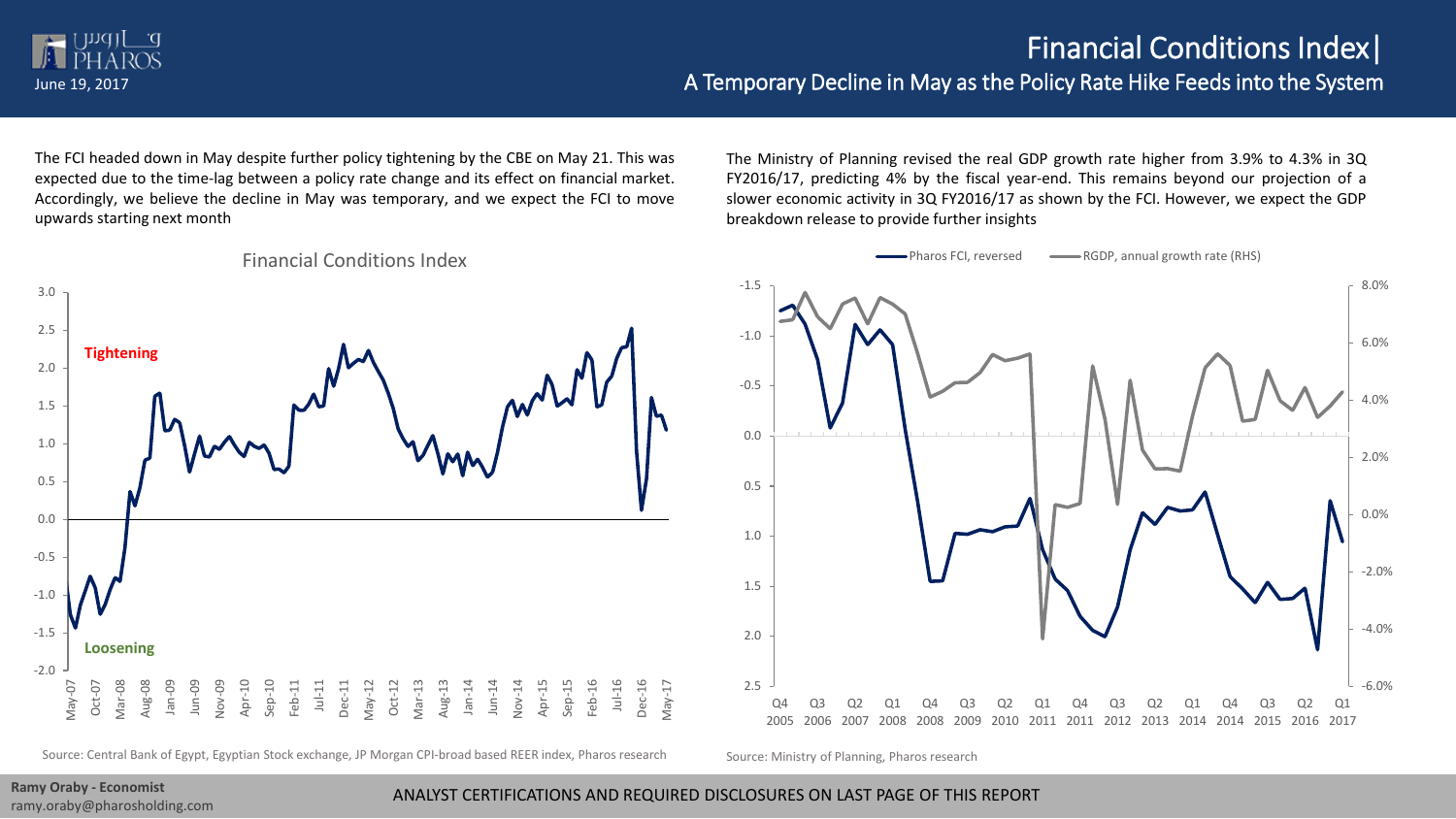## Pharos FCI sub-indices



The **real M2 annual growth** accelerated in May, partly as the annual inflation decelerated from 31.5% YoY in April to 29.7% YoY in May. Accordingly, the real broad money sub-index nodded downwards in May, reflecting a less tight monetary conditions versus April 2017



Although the **EGX30 Index** rose 7.3% MoM in May, as the foreign investors maintained their net buying activity, May's EGX30 sub-index stood around its average level post flotation



The **overnight interbank spread** sub-index decline in May was no surprise since the impact of the CBE's 200bps policy rate hike on the average daily overnight interbank rate was not fully felt yet. As of June 14, the sub-index reverted back to reflect the policy tightening. In the same sense, the negative slope of the yield curve narrowed from -2.3% in April to -1.7% in May, partly due to the active foreign purchasing of the local debt



The Egyptian Pound nominal exchange rate remained stable around EGP18.10 per USD for the third consecutive month. Meanwhile, the **real effective exchange rate** appreciated marginally by 0.3% MoM in May. A REER depreciation increases the liquidity in the economy

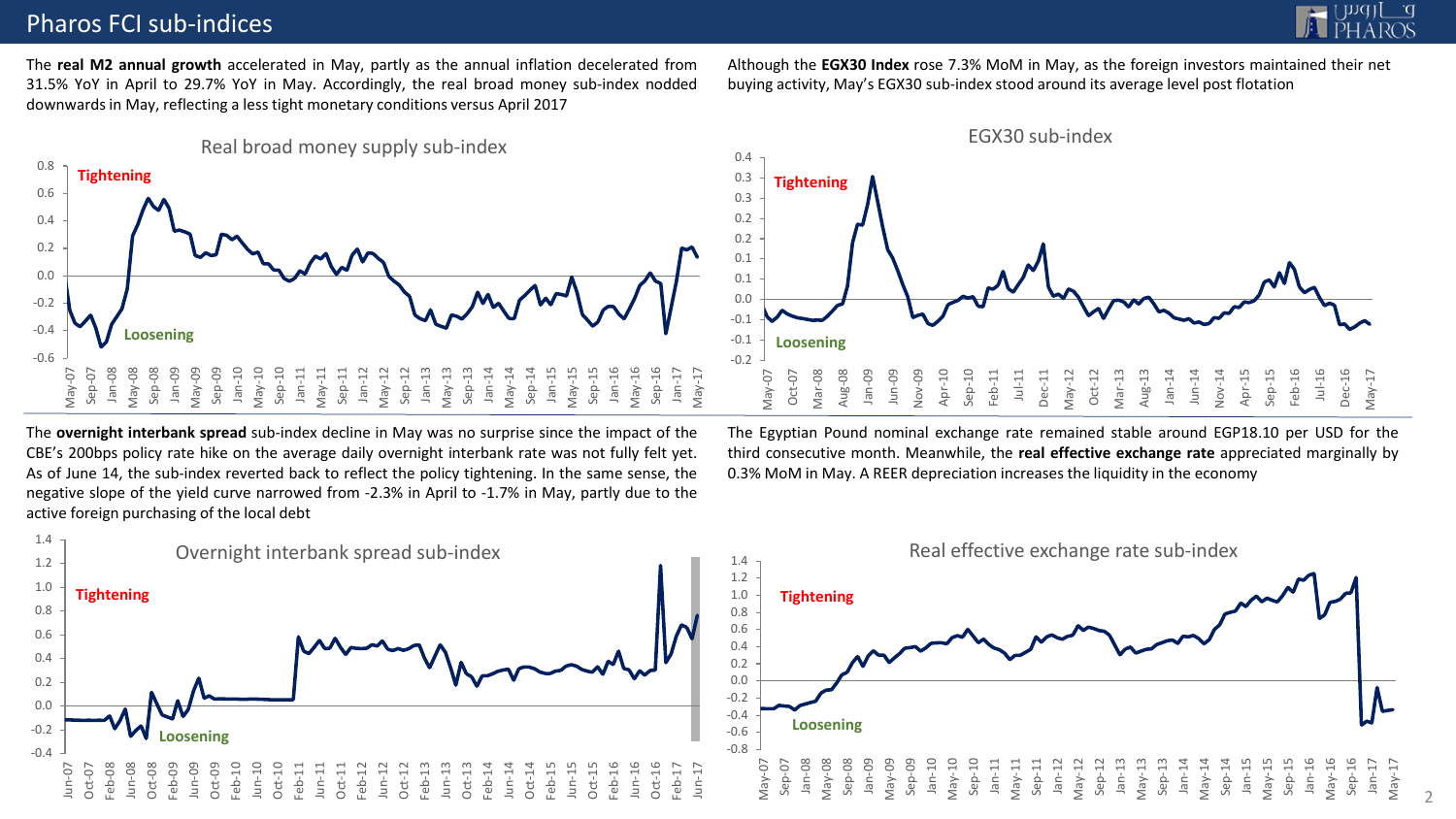**Pharos Financial Conditions Index (FCI)** provides our clients with a quantitative tool to assess the stance of the Egyptian macroeconomic policy through tracking key financial market indicators. The Pharos FCI is also a useful leading indicator of the economic activity in Egypt which is more efficient, in our view, than other sentiment indices (e.g. Purchasing Managers' Index).

Our monthly FCI includes four sub-indices, which are weighted to reflect the relative importance of each variable in affecting GDP, and normalized by subtracting the mean and dividing by the standard deviation for each sub-index.

What do we track?

1.Real broad money supply (% YoY) as a measure of domestic liquidity

2.The EGX30 Index (%YoY)

3.Short term interest rates: **Overnight interbank spread\*** and 1-year treasury bill nominal yield

4.Real effective exchange rate (REER).

\*Methodology Update: We added the overnight interbank spread instead of the CBE interbank rate. The overnight interbank spread is calculated as the average daily overnight interbank rate minus the CBE mid corridor. A positive (negative) overnight interbank spread reflects tight (loose) conditions. In our view, the inclusion of the overnight interbank spread will help better capture the financial market's short term interest rate dynamics than the CBE-set policy rate, in addition to gauging the monetary policy transmission **mechanism.**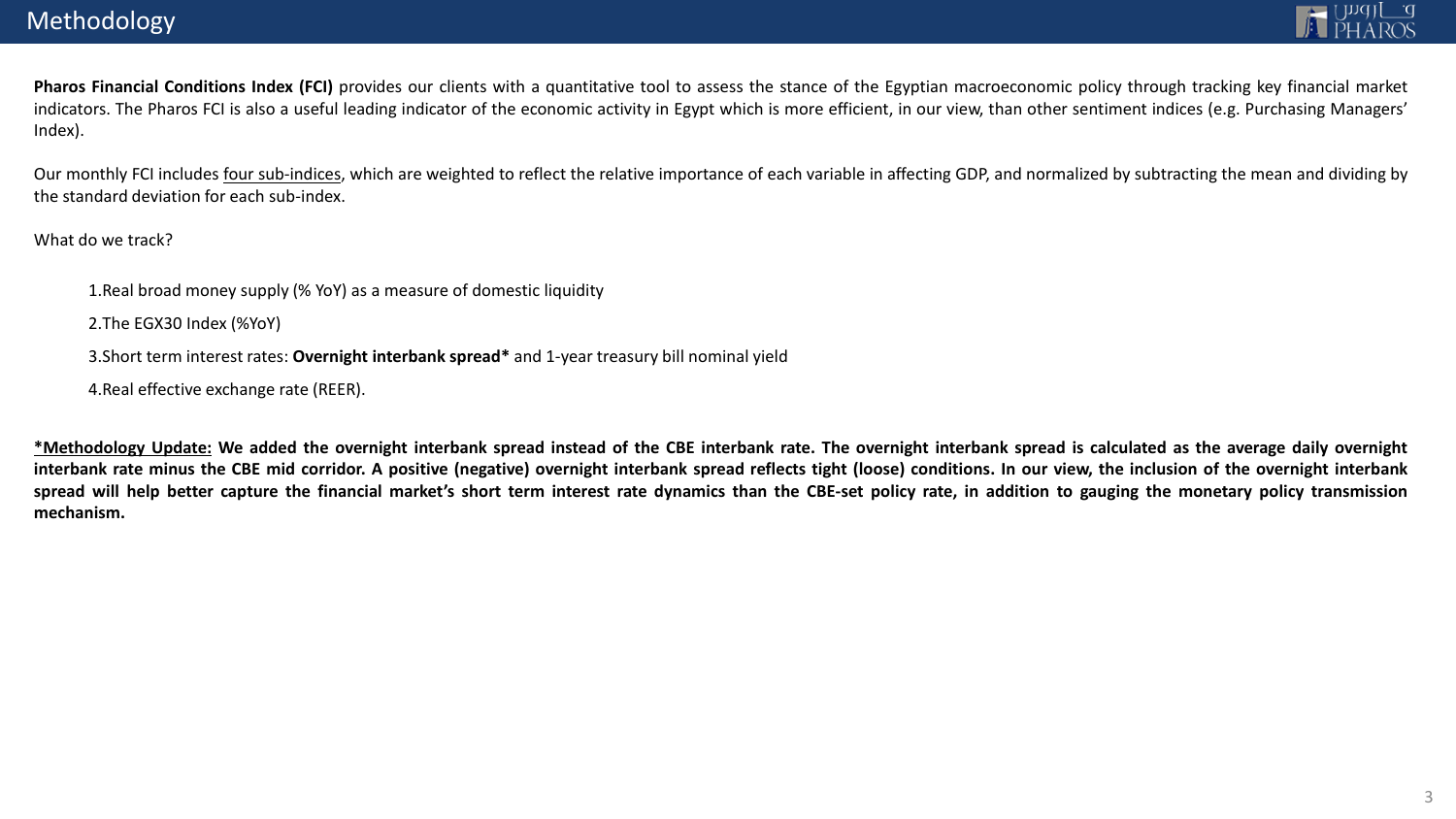## **Disclaimer**

This Report is compiled and furnished solely for informative purposes to be considered by the intended recipients who have the knowledge to assess the information contained herein. Pharos Research ('Pharos') makes no representation or warranty, whether expressed or implied, as to the accuracy and/or completeness of the information contained herein or any other information that may be based on the data/ information enclosed. Furthermore, Pharos hereby disclaims any and all liabilities of any nature relating to or resulting from the use of the contents of this Report. This Report shall not be approached as an investment solicitation nor shall it be considered as legal or tax advises. Pharos highly recommends that those viewing this Report seek the advice of professional consultants. None of the materials provided in this Report may be used, reproduced or transmitted, in any form or by any means, electronic or mechanical, including recording or the use of any information storage and retrieval system, without written permission from Pharos.

This report was prepared, approved, published and distributed by Pharos Securities Brokerage company located outside of the United States (a "non-US Group Company"). This report is distributed in the U.S. by LXM LLP USA, a U.S. registered broker dealer, on behalf of Pharos Securities Brokerage only to major U.S. institutional investors (as defined in Rule 15a-6 under the U.S. Securities Exchange Act of 1934 (the "Exchange Act")) pursuant to the exemption in Rule 15a-6 and any transaction effected by a U.S. customer in the securities described in this report must be effected through LXM LLP USA.

Neither the report nor any analyst who prepared or approved the report is subject to U.S. legal requirements or the Financial Industry Regulatory Authority, Inc. ("FINRA") or other regulatory requirements pertaining to research reports or research analysts. No non-US Group Company is registered as a broker-dealer under the Exchange Act or is a member of the Financial Industry Regulatory Authority, Inc. or any other U.S. self-regulatory organization.

Analyst Certification. Each of the analysts identified in this report certifies, with respect to the companies or securities that the individual analyses, that (1) the views expressed in this report reflect his or her personal views about all of the subject companies and securities and (2) no part of his or her compensation was, is or will be directly or indirectly dependent on the specific recommendations or views expressed in this report. Please bear in mind that (i) Pharos Securities Brokerage is the employer of the research analyst(s) responsible for the content of this report and (ii) research analysts preparing this report are resident outside the United States and are not associated persons of any US regulated broker-dealer and that therefore the analyst(s) is/are not subject to supervision by a US broker-dealer, and are not required to satisfy the regulatory licensing requirements of FINRA or required to otherwise comply with US rules or regulations regarding, among other things, communications with a subject company, public appearances and trading securities held by a research analyst account.

Important US Regulatory Disclosures on Subject Companies. This material was produced by Analysis Pharos Securities Brokerage solely for information purposes and for the use of the recipient. It is not to be reproduced under any circumstances and is not to be copied or made available to any person other than the recipient. It is distributed in the United States of America by LXM LLP USA and elsewhere in the world by Pharos Securities Brokerage or an authorized affiliate of Pharos Securities Brokerage. This document does not constitute an offer of, or an invitation by or on behalf of Pharos Securities Brokerage or its affiliates or any other company to any person, to buy or sell any security. The information contained herein has been obtained from published information and other sources, which Pharos Securities Brokerage or its Affiliates consider to be reliable. None of Pharos Securities Brokerage accepts any liability or responsibility whatsoever for the accuracy or completeness of any such information. All estimates, expressions of opinion and other subjective judgments contained herein are made as of the date of this document. Emerging securities markets may be subject to risks significantly higher than more established markets. In particular, the political and economic environment, company practices and market prices and volumes may be subject to significant variations. The ability to assess such risks may also be limited due to significantly lower information quantity and quality. By accepting this document, you agree to be bound by all the foregoing provisions.

LXM LLP USA assumes responsibility for the research reports content in regards to research distributed in the U.S. LXM LLP USA or its affiliates has not managed or co-managed a public offering of securities for the subject company in the past 12 months, has not received compensation for investment banking services from the subject company in the past 12 months, does not expect to receive and does not intend to seek compensation for investment banking services from the subject company in the next 3 months. LXM LLP USA has never owned any class of equity securities of the subject company. There are not any other actual, material conflicts of interest of LXM LLP USA at the time of the publication of this research report. As of the publication of this report LXM LLP USA, does not make a market in the subject securities.